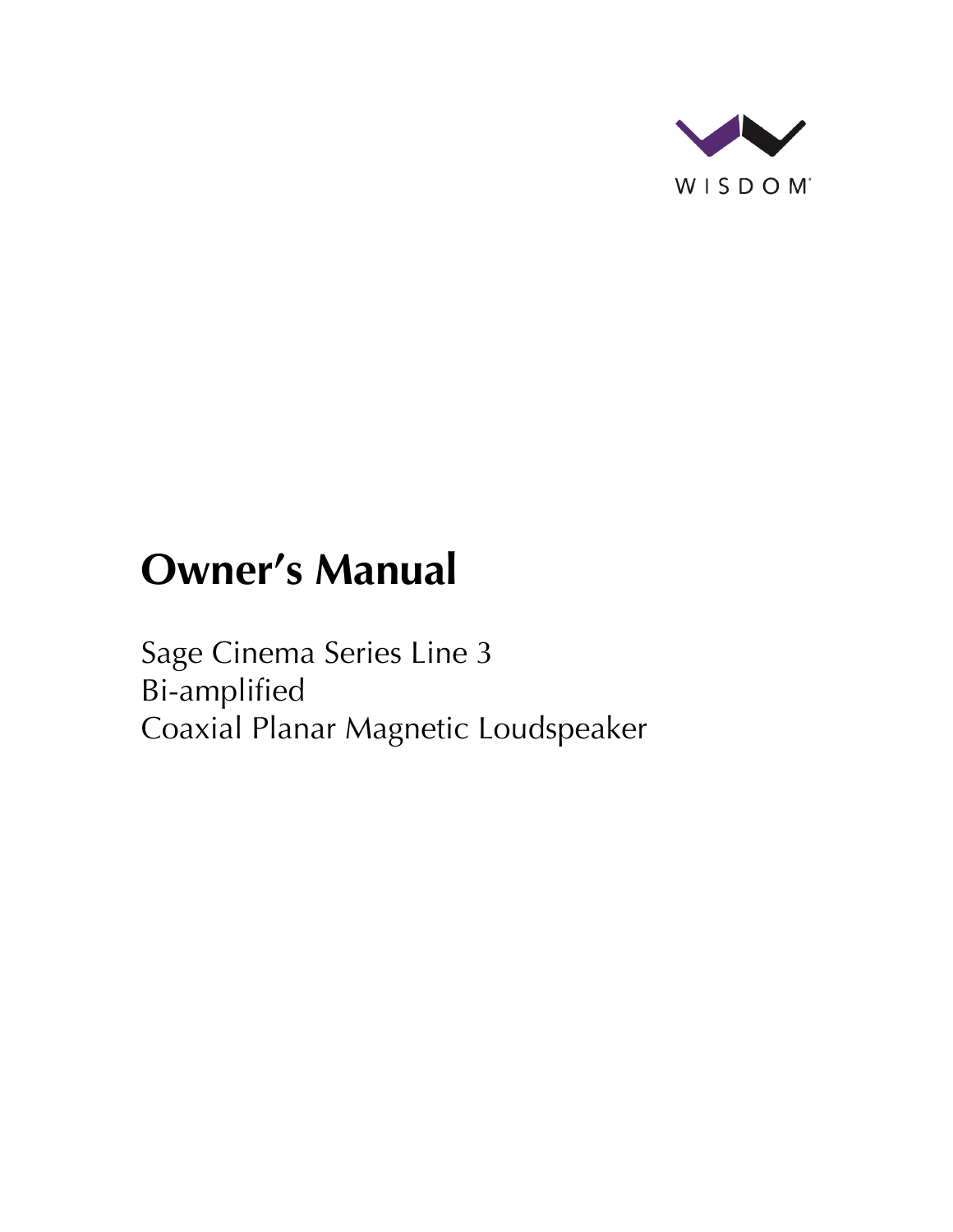### **Table of Contents**

**Introduction | 3**

**Overview | 3**

**Unpacking and Installing the Line 3 | 7**

**Your Line 3 and Subwoofers | 11**

**Care and Maintenance | 11**

**North American Warranty | 12**

**Obtaining Service | 13**

**Specifications | 14**

**Dimensions | 15**

### **DOCUMENT CONVENTIONS**

This document contains general safety, installation, and operation instructions for the Wisdom Audio Sage Cinema Series Line 3 Loudspeaker. It is important to read this document before attempting to use this product. Pay particular attention to:

**WARNING: Calls attention to a procedure, practice, condition or the like that, if not correctly performed or adhered to, could result in injury or death.** 

**CAUTION: Calls attention to a procedure, practice, condition or the like that, if not correctly performed or adhered to, could result in damage to or destruction of part of or the entire product.** 

*Note: Calls attention to information that aids in the installation or operation of the product.*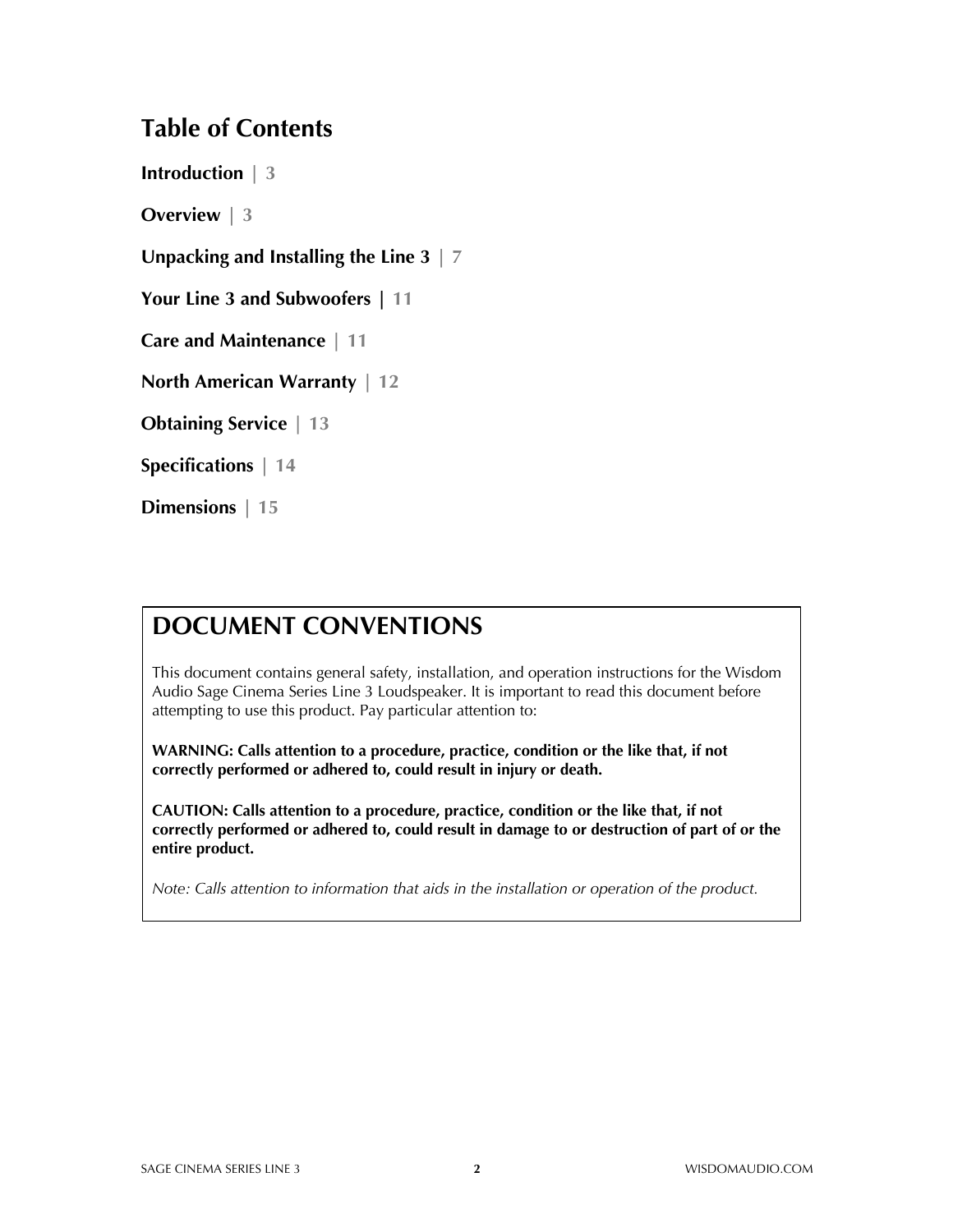# **Introduction**

Congratulations on purchasing your Wisdom Audio system. It incorporates many design features engineered to give you decades of pleasure and performance. Many of these design choices are uncommon among loudspeaker manufacturers and bear some explanation. See the following section entitled "Overview" for more information.

Our unique driver designs and our emphasis on achieving real-world performance account for the "system" approach taken. These are not speakers that are simply connected to speaker wires and promptly forgotten. We recognize that setting up a Wisdom Audio system can be a bit more involved than connecting a common set of loudspeakers, which is why we recommend that our systems be engineered and calibrated by Factory Personnel.

Your **Sage Cinema Line 3** loudspeakers are specifically designed to avoid the compromises inherent in conventional speaker designs. There are no passive crossover components inside the speaker. Instead, there are direct connections from the amplifiers to their respective High-Pass and Low-Pass drivers and an external active crossover is used, such as the ones inside of our Wisdom SA-DSP (Digital Signal Processing) Amplifiers. It is truly a "system" design, and not merely a collection of loudspeaker drivers in a box. Please contact us to learn which products/amplifiers/ surround processors outside of our DSP Amplifiers will work with our speakers and subwoofers. **Info@wisdomaudio.com** 

# **Overview**

Your **Sage Cinema Series Line 3** loudspeakers take advantage of several critical technologies to deliver a level of performance that has never been available in a loudspeaker that intruded so modestly on your living space. In fact, this level of performance has rarely been attained, regardless of the space and budget at one's disposal.

Since several of these technologies cannot readily be found elsewhere, we will take the time to describe them in more detail than would be necessary for more conventional designs.

Our planar magnetic drivers use an advanced, thin film membrane to move the air. This film can respond instantly to the smallest detail in the signal. It has vastly less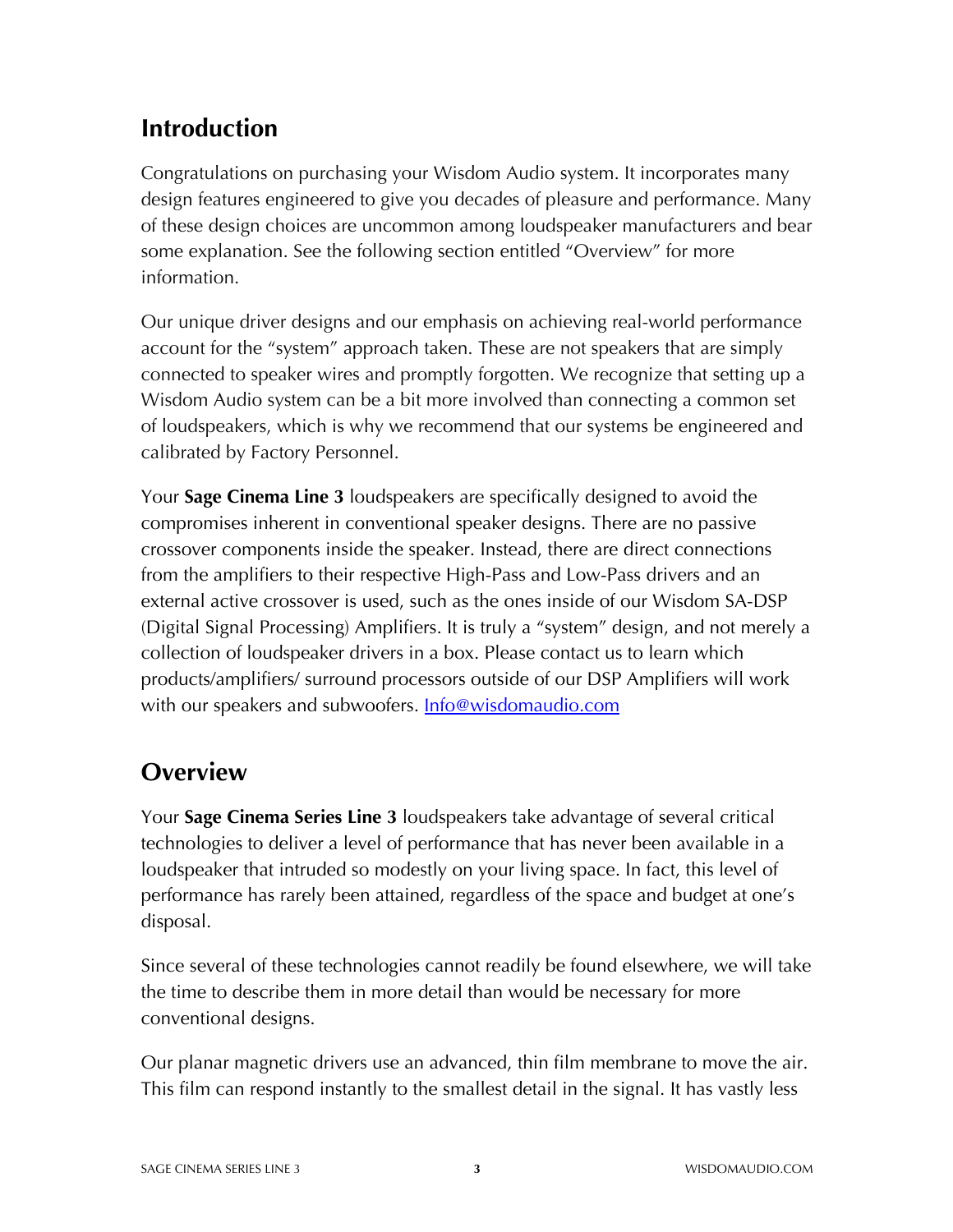inertia than traditional "cone & dome" drivers, so the signal is never blurred in any way.

One of the most remarkable things about the sound of well-designed planar magnetic speakers is their lack of thermal or dynamic compression. There are several reasons for this:

- The lightweight diaphragm responds quickly to even the smallest signals yet is robust enough to handle a great deal of power.
- The voice coil is laid out at and is exposed to the air on both sides; the large resulting surface area dissipates heat extremely quickly and efficiently.
- Since heat does not build up in the voice coil (as it does in conventional dynamic drivers), the load seen by the amplifier does not change at high power levels.

When you become accustomed to the sound of your new **Sage Cinema Series Line 3** speakers, conventional speakers sound a bit bland and lifeless. You may also discover yourself hearing details at even modest levels on the Line 3 that were previously inaudible even at loud volumes on more conventional speakers.

The "voice coil" in the planar magnetic driver is spread out over a large, at area that is exposed to the open air. As such, when a huge transient comes along, any heat that is generated is immediately dissipated. This compares quite favorably to other designs in which the voice coil is buried inside a massive piece of metal, where the heat has effectively no place to go.

The excellent heat dissipation of these drivers makes them remarkably reliable. Planar magnetic speakers can handle a great deal of power without undue stress or audible strain. In fact, for a given size, they can handle *many times* the power of a traditional dynamic driver.

Because the conductor of a planar magnetic driver is essentially a long, thin wire, it presents a purely resistive load to the amplifier. This is comparable to the simple test loads that amplifier companies use when measuring their amplifiers to show how terrific they are. As such, you can be assured that your amplifiers will sound and work their best.

Authoritative, deep bass requires that you move a lot of air. We have chosen to use dynamic woofers for the bass because they can provide excellent performance at lower frequencies.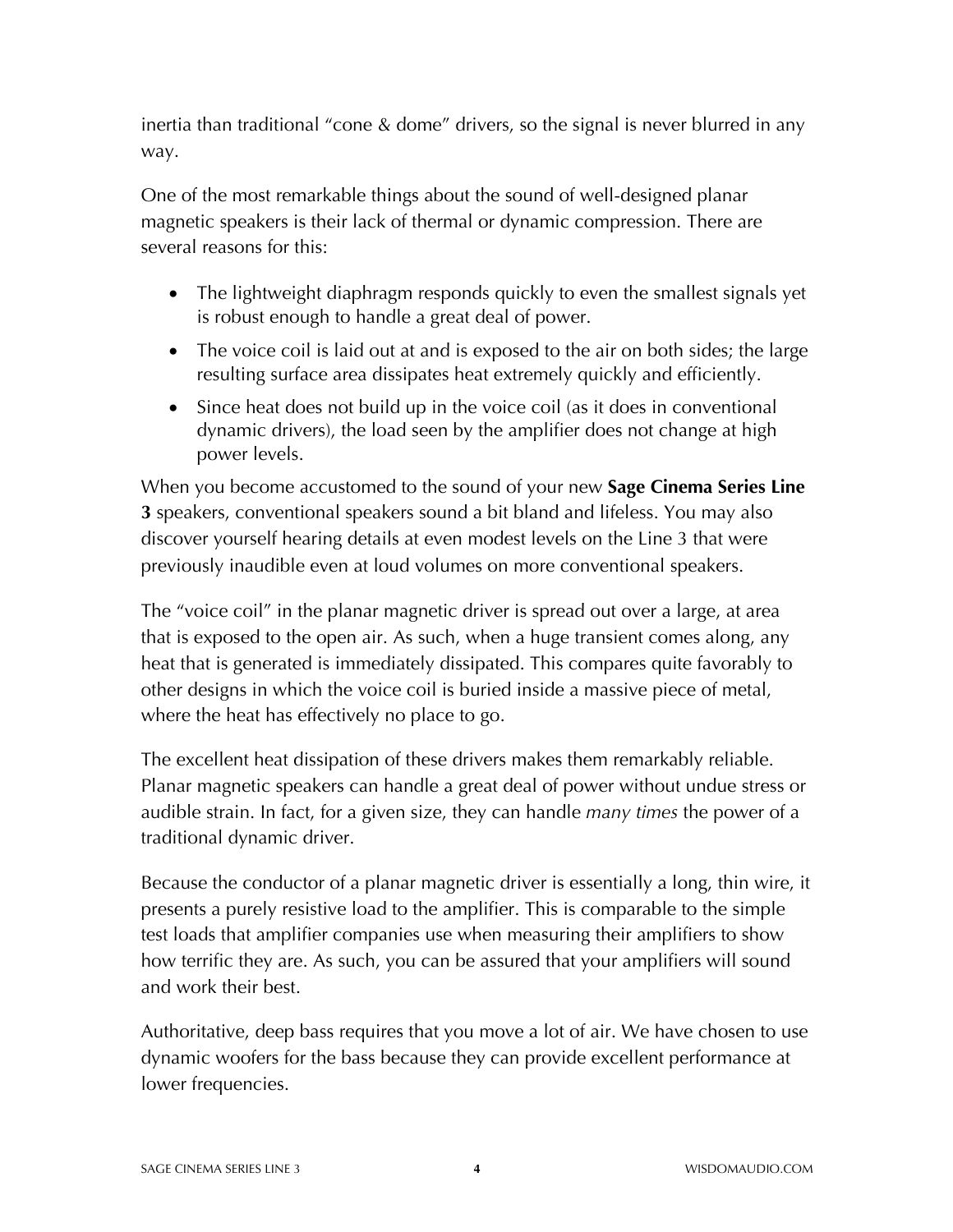To get comparable bass performance from a planar magnetic design, you would need to have a huge speaker that would be impractical in most domestic living spaces. It simply makes more sense to use the best transducer technology in each area of the reproduced spectrum. One of Wisdom Audio's strengths is in seamlessly blending these technologies — particularly important given the high standards set by our planar magnetic drivers.

Of course, the dynamic woofers themselves must be rather extraordinary to "keep up" with the planar magnetic drivers right up to the crossover frequency.

Our woofers are different because they must be to do their job. Specifically, we need highly dynamic, uncompressed bass (to keep up with the planar magnetic drivers) that does not depend on a critical amount of enclosure volume (since these speakers are mounted in your wall and use the space inside the wall as their "enclosure"). These two design goals require rather extraordinary attention to myriad details.

The motor and suspension system of these woofers therefore includes all the critical damping required for optimal operation. (In most speakers, the woofers depend on the air trapped inside their enclosures as an additional "spring" to help them behave properly.) Technically, this approach is known as an "infinite baffle" design. In practice, the volume of air behind the speaker does not have to be infinite, of course. It just needs to be large enough to not act like an acoustic "spring". Recommended and minimum enclosure volumes for the speaker are listed in the Specifications section and repeated on the Dimensions page.

Many speakers include a mid-bass "bump" in their response to give the illusion of going deeper in the bass than they actually do. Unfortunately, this "bump" makes blending them seamlessly with a high-quality subwoofer almost impossible.

The **Sage Cinema Series Line 3** has been designed to optimally crossover at 80 Hz, which is the most common bass management transition used to integrate with subwoofer(s).

#### **Line Source Speakers**

Almost all loudspeakers radiate sound into the room as imperfect "point sources". This means that most of the energy they put into the room expands as an ever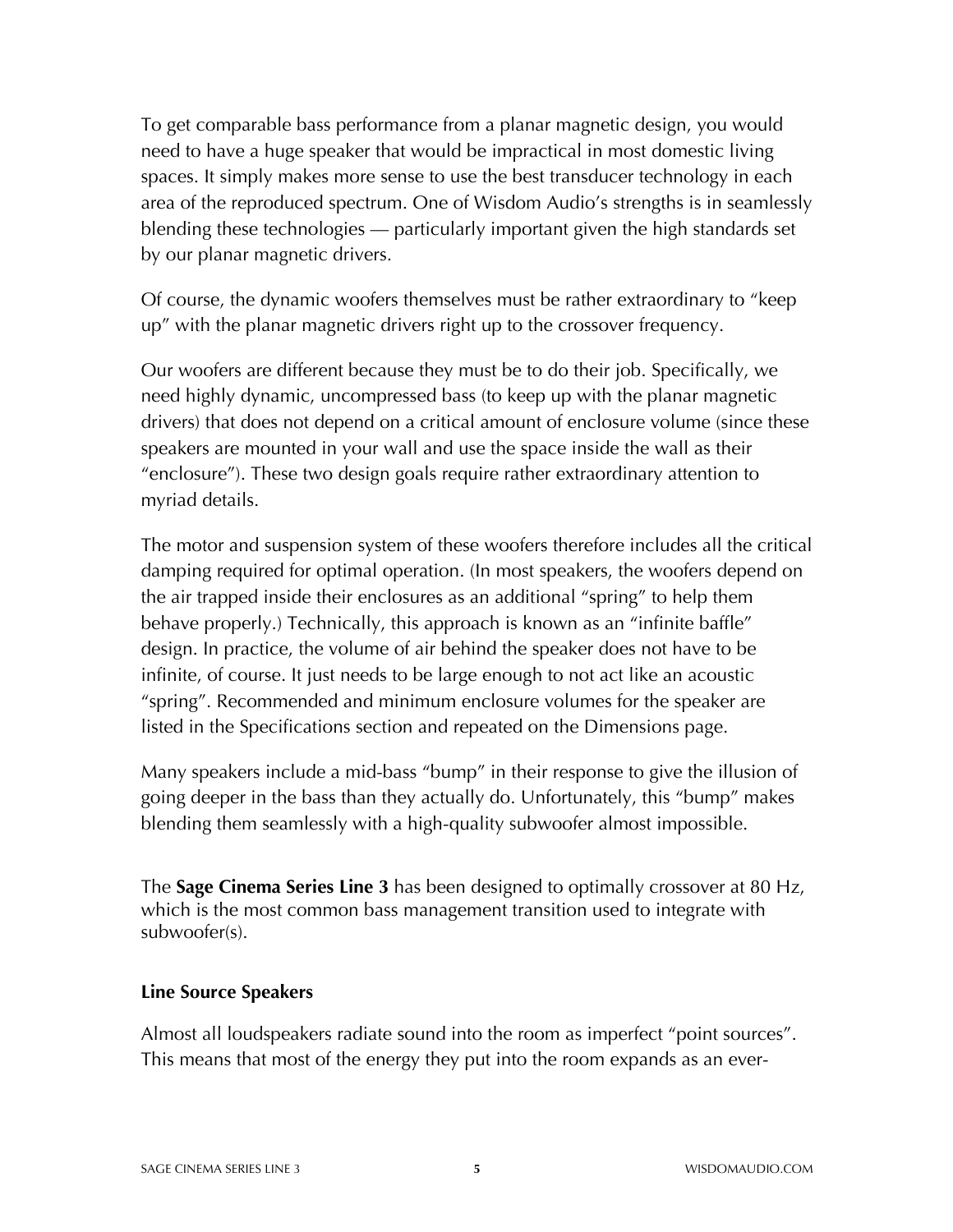enlarging sphere, as though emerging from a single point in space. This results in a multitude of reflections from the ceiling and floor that can degrade sound quality.



By contrast, the **Sage Cinema Series Line 3** speakers radiate sound as a "line source". The sound moves into the room as an expanding cylinder, rather than as an expanding sphere — as though from a vertical line suspended in space.



Line source speakers provide two significant advantages:

- Ceiling and floor reflections are minimized, resulting in greatly reduced interference, letting you hear more of the speaker and less of the room.
- The sound pressure level (SPL) throughout the room is much more evenly distributed, making it much easier to set the "right" volume, no matter where the audience is seated.

To achieve this highly desirable line source behavior, it is essential to have a tall and slim driver. (Simply stacking multiple "cone & dome" high frequency drivers does not create a proper line source. Instead, it creates a *series* of point sources, which end up interfering with each other). With Wisdom Audio's planar magnetic technology, it becomes possible to have drivers that are *extremely* tall and slim.

Because of this shape, the sound (even at high frequencies) is distributed uniformly across the width of the room from a driver that "looks" only less than an inch wide acoustically. However, the sound is launched in a much more directional way vertically. By minimizing early reflections from the ceiling and the floor, the clarity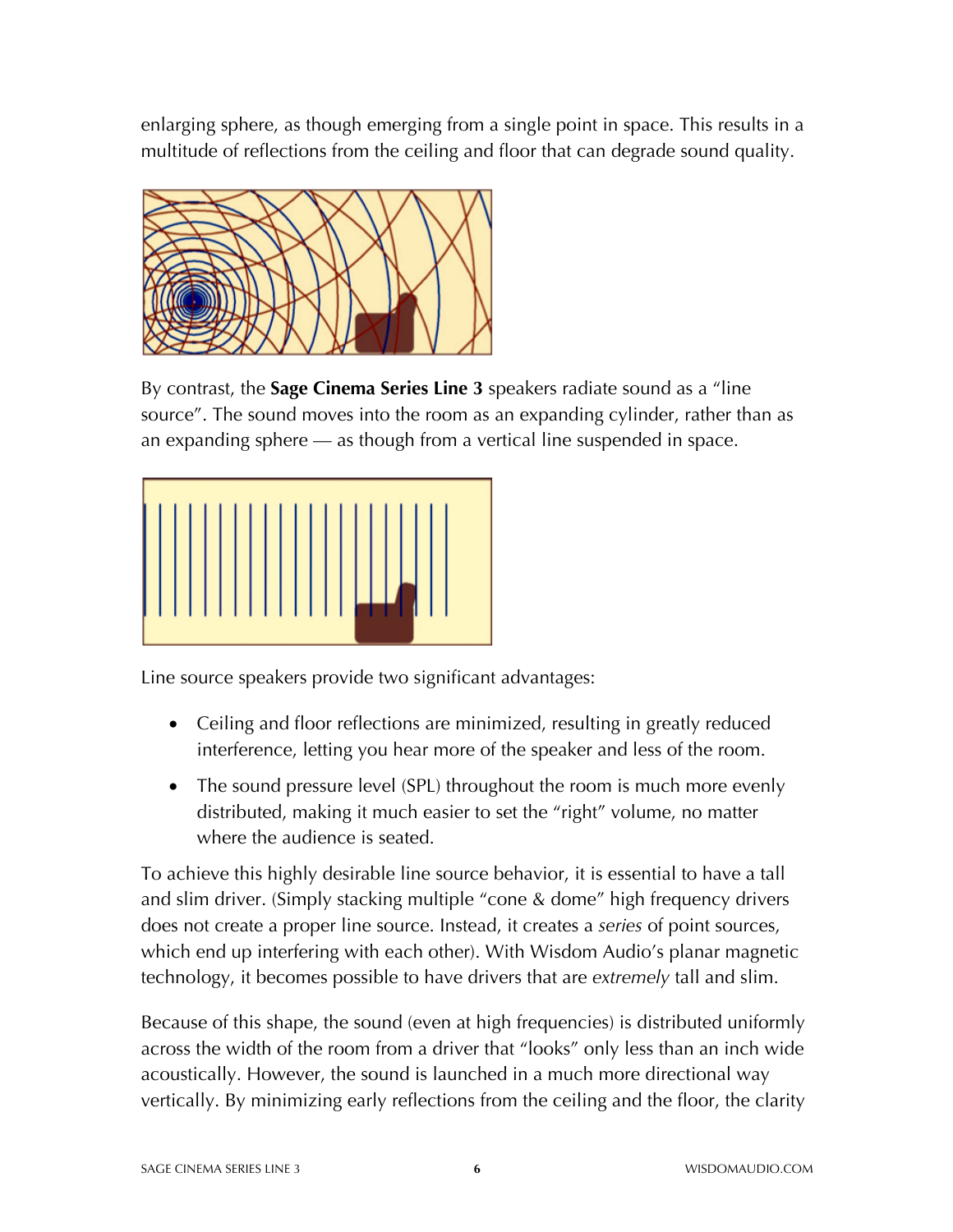of the system is greatly enhanced. This is heard in both tremendous musical detail and in much-improved dialog intelligibility.

For more detailed information on planar magnetic drivers and the difference between point source and line source speakers please visit wisdomaudio.com.

# **Unpacking & Installing the Line 3**

Each module of the Wisdom Audio **Sage Cinema Line 3** speaker is a substantial piece of equipment. Please exercise caution when unpacking your Sage Cinema speakers to ensure that you do not strain yourself from its (perhaps unexpected) weight.

**CAUTION:** Do not attempt to lift your Line 3 modules while bending or twisting from the waist. Use your legs for lifting, not your back. Always stand as straight as possible and keep the Line 3 close to your body to reduce strain on your back.

**After unpacking your Line 3 modules, keep all packing materials for future transport.** If you need to ship your speaker, only the original, purpose-designed shipping carton is acceptable. Any other method of ship- ping this product runs a significant risk of damage to the speaker —damage that would not be covered by the warranty. (If you lose your packaging and need to ship your speakers, replacement packaging can be purchased from Wisdom Audio.)

# **Mounting the Line 3**

The **Sage Cinema Line 3** is designed to take advantage of hidden installations in which it will be located either behind an acoustically transparent screen or behind stretched fabric. It may be mounted either as an in-wall or as an on- wall speaker, or in/on the ceiling.

The flexible mounting brackets provided with the Line 3 allow many possible mounting options, depending on what you choose to use as your reference surface. The beveled back edges of the speakers also may be used as a wire chase in situations where space is tight.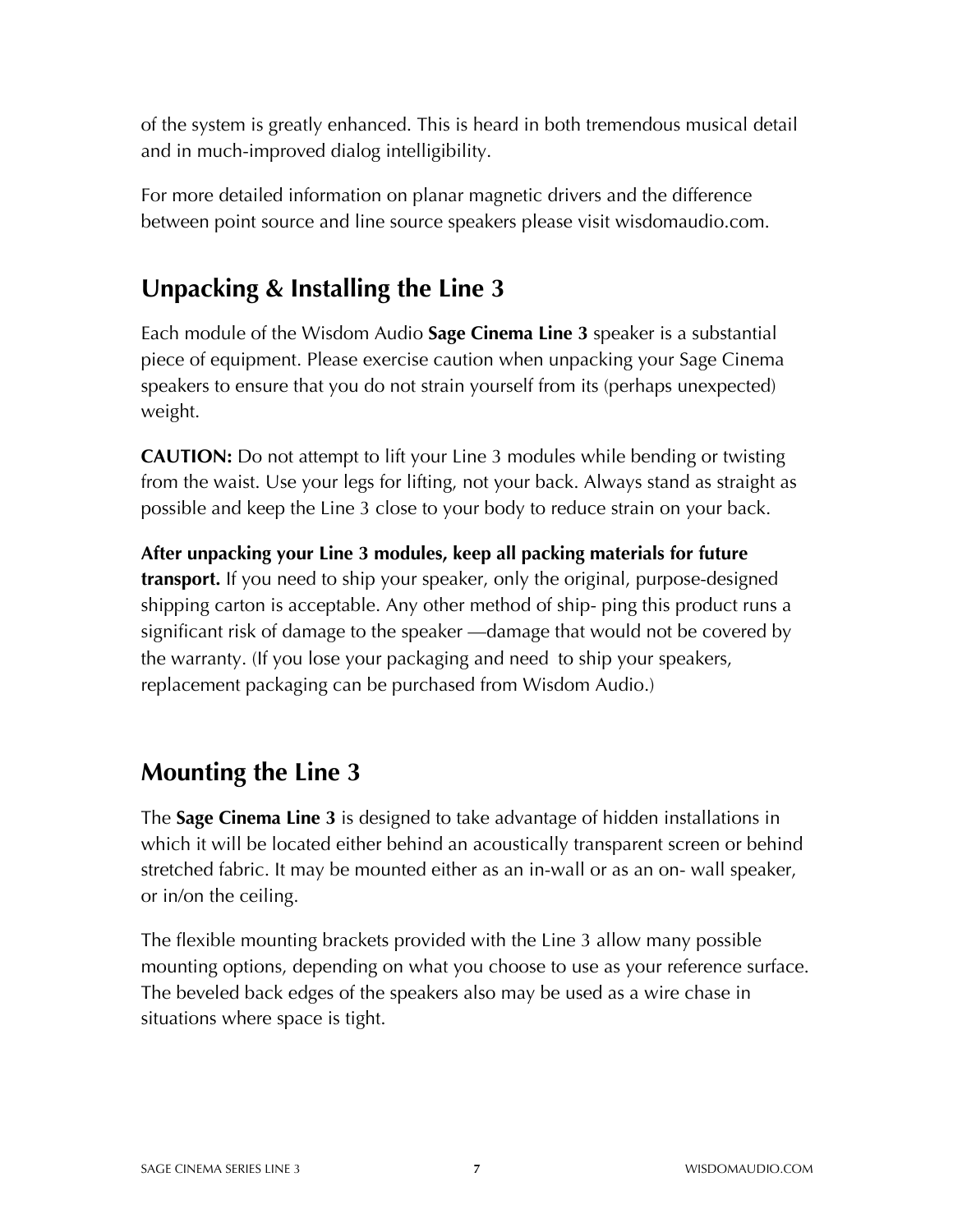### **Proper Planar Placement for front L&R and Rear Surrounds**

When using the Line 3 for front L&R and or Rear Surrounds the planar drivers should always be placed on the inside (shown below) in a front screen wall LCR example.



### **The Importance of a Baffle Wall**

Whether used as an in-wall or as an on-wall speaker, the Line 3 is optimized for use on a solidly constructed surface. It should not be mounted in open framing, as this results in improper low frequency loading and many early reflection and diffraction effects that adversely affect performance.

When used in an in-wall configuration, the framing must be 2<sup>"</sup> x 6" or deeper, as the Line 3 is designed to take full advantage of the 5.5" depth found in such framing. Ideally, each loudspeaker is "framed in" much as a window would be framed in. This approach provides the most solid support of the loudspeaker and surrounding the face of the speaker with either the drywall or plywood wall surface provides both bass reinforcement and the fewest reflection and diffraction problems.

# **Wall Construction Suggestions**

Having a solidly built wall is essential for getting the best performance out of any wall-mounted speaker. After all, the wall may not move as much as the speaker diaphragms, but it has *vastly* more surface area. If it resonates even a bit, it can and will color the sound greatly.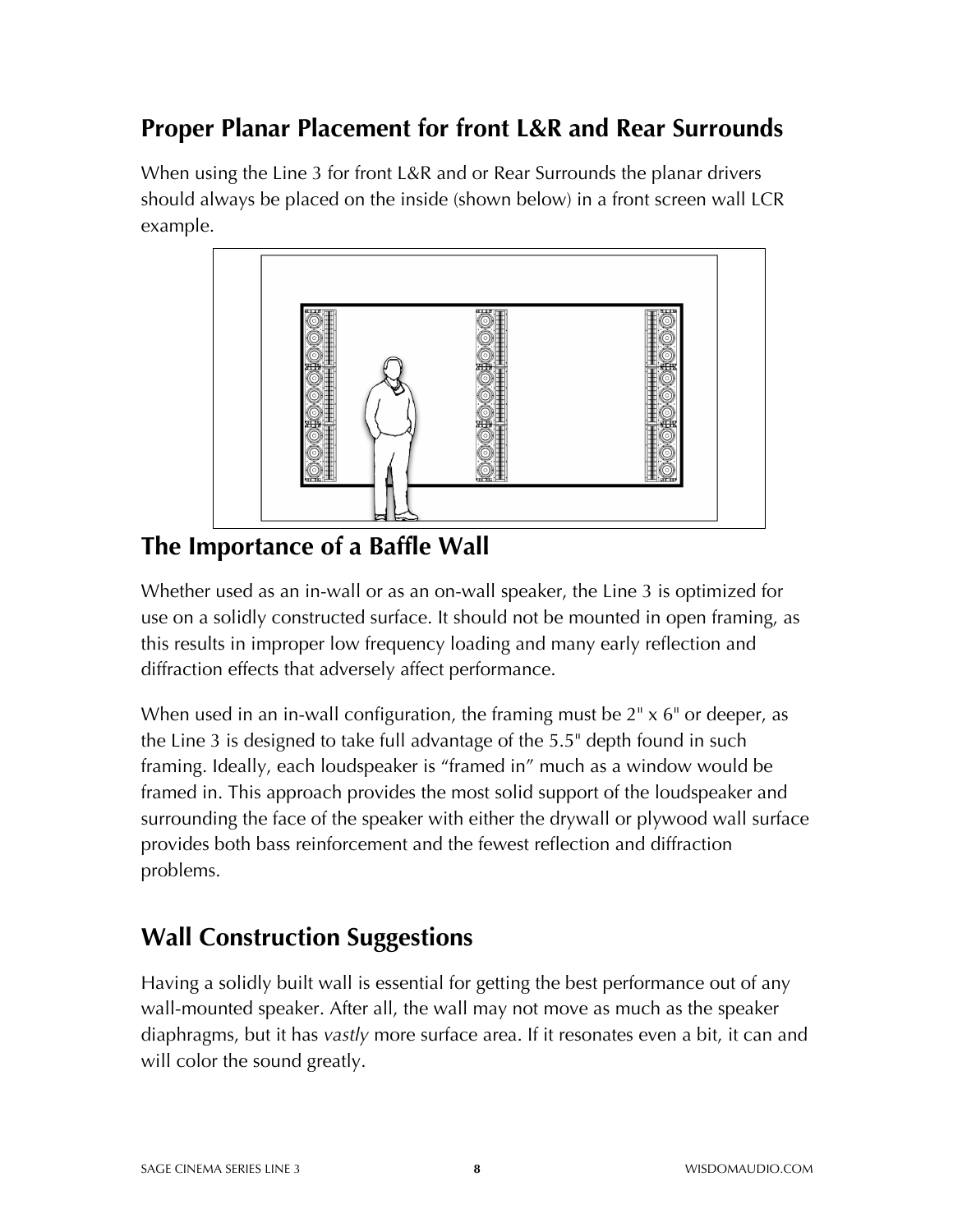#### **Hence, some suggestions:**

- **1. Using the supplied "ears", screw the speakers to the surrounding framing rather than to the wall surface (sheet rock, plywood, whatever).** The simplest way to do this is to frame in around the speaker locations so there is only an inch or two of space between the speakers and the surrounding studs. If you are building the walls anyway, the incremental cost of a few extra studs is small. But it will pay off in quieter walls.
- **2. Use specially designed drywall, such as Quiet Rock.** Quiet Rock is a specialized form of sheet rock which has some con- strained-layer damping built into each sheet. More information atwww.quietrock.com
- **3. Consider using double-wall construction with a flexible adhesive layer.** The best-known of these products is Green Glue; more information is at http://www.greengluecompany.com. Plan on using it between the two layers of a double-layered wall.
- **4. Always create a smooth Baffle Wall from which the sound of the speaker can emanate with as little interference as possible.** You can and probably should plan on applying acoustic treatments to some of the room surfaces. But make sure that the area around each of the speakers is absorptive rather than diffusive or reflective. And do not simply leave the studs bare and wide open, figuring that the stretched fabric will make it all better. Cut a hole in the wall's surface just large enough for the face of the speaker itself and adjust the mounting brackets so that the face of the speaker is flush with the face of the wall.
- **5. If you are doing a front projection system, choose an acoustically transparent screen material, and cover everything except the speakers themselves with absorption on that front wall.** Other parts of the room's décor may or may not lend themselves to being covered with fabric. But the front wall will be largely covered, so take ad- vantage of the ease with which you can reduce early reflections from the front wall, and back-andforth slap echoes along the length of the room.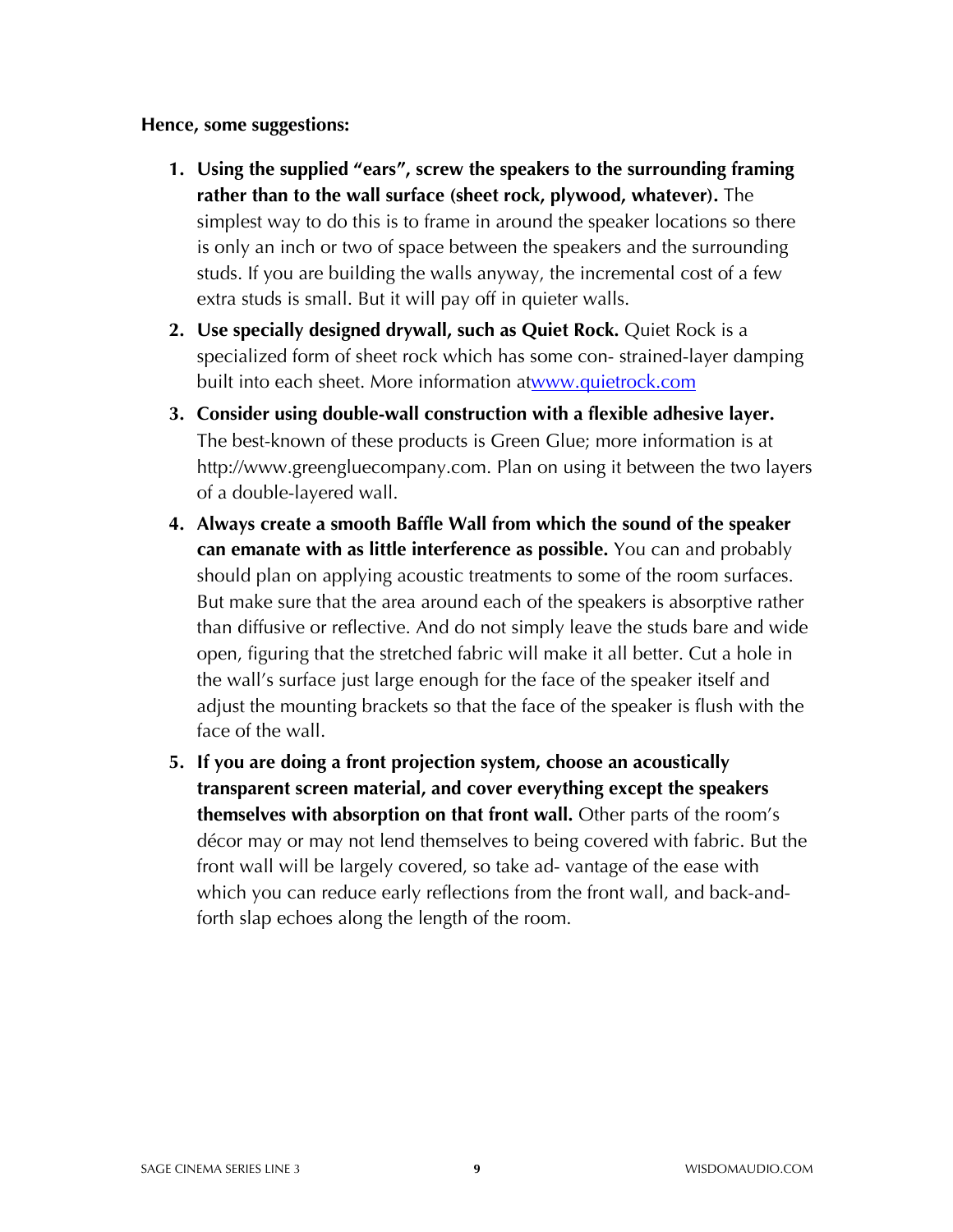# **Making the Line 3 Connections**

As with any system, you should make changes to the connections only when the power is turned off to avoid any chance of inadvertently causing a problem (such as a short-circuit).



### **Active (Bi-Amped) Design**

The Sage Cinema Line 3 is designed to be bi-amplified. There are no passive crossover components inside the speaker; instead, there are direct connections from the amplifiers to their respective drivers.

When using a **Wisdom Audio Recommended** external active crossover, two sets of speaker wires are required for each Sage Cinema Line 3 loudspeaker: one pair for the woofer (low pass) section, and a separate pair for the planar magnetic (high pass) section that handles the midrange and treble.

We recommend using heavy-gauge speaker wire, the gauge will vary dependent on your speaker run length. Please consult an authorized dealer to determine what gauge would be best for your application.

For the purposes of this manual, we will assume that you have already connected the approved DSP Amplifiers/Processor with Active Crossovers and PEQ as per the instructions found in its manual. As such, you should have signal coming from your source component(s) to a preamp/processor, and then on to the signal that is split into low-pass and high-pass sections, with the low-pass section going to one or more Wisdom Audio SA Series amplifiers, and the high-pass section going to additional SA Series amplifiers, which will drive the planar magnetic panels.

Connect the outputs of your Wisdom Audio SA Series amplifier to the first woofer section (either top or bottom), taking care to get both the channel assignments and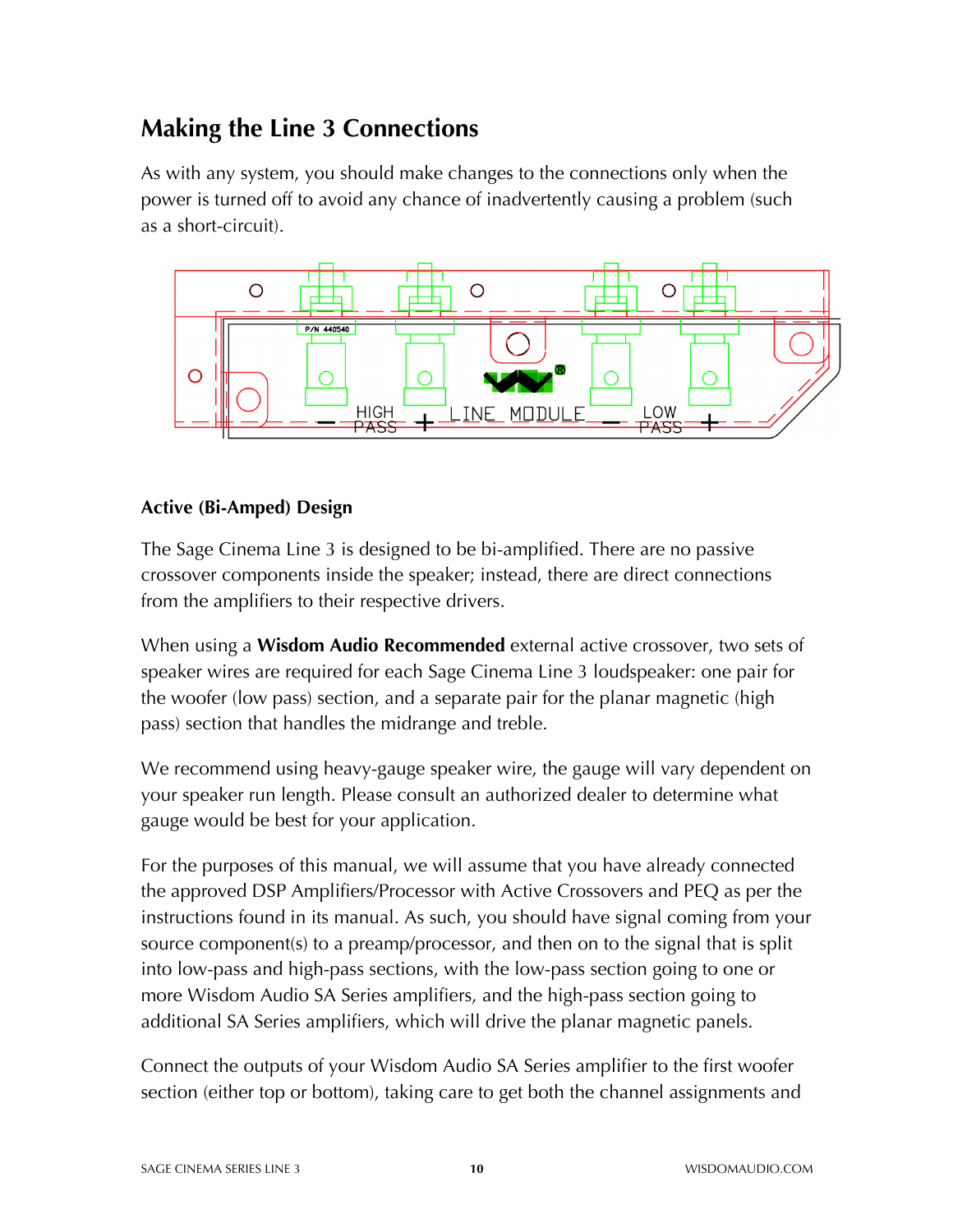the polarity correct. Connect the positive (+) terminal on the woofer amplifier to the positive (+) terminal for the Low Pass on the loudspeaker; likewise, connect the negative (–) terminal on the woofer amplifier to the Low Pass terminal on the loudspeaker, respectively.

Repeat this process for the High Pass section of the first Line module.

The subsequent, multiple Line modules are wired in parallel, using jumpers (not supplied by Wisdom) to connect the top set of connections of one module to the bottom set of connections on the next.

### **Your Line 3 and Subwoofers**

All **Sage Cinema Series** loudspeakers are optimized for use with subwoofers, with a crossover of 80 Hz. (This is the most common frequency below which subwoofers are used.)

When properly installed in the wall, your Line 3 has inherently a flat response to 80 Hz, without the common "bass bump" that characterizes most in-wall speakers and is placed there to yield the impression of "more bass" than there really is. This makes it easy to blend seamlessly with a high-quality subwoofer such as one of Wisdom Audio's Regenerative Transmission Line™ (RTL™) subwoofers.

You should set up your surround processor for a crossover of 80 Hz and set the Line 3 speakers as "Small" in the speaker setup portion of your processor's setup menu. Doing so ensures that all content below 80 Hz is directed to the subwoofer(s) for reproduction.

# **Care and Maintenance**

To remove dust from the front of your Line 3, use a feather duster or a lint-free soft cloth.

To remove stubborn dirt and fingerprints from the grille, we recommend isopropyl alcohol and a soft cloth. Lightly dampen the cloth with alcohol first and then clean the grille of the Line 3 with the cloth. Do not use excessive amounts of alcohol – there is no need for the cloth to be wet; merely damp is better.

Never attempt to clean the drivers themselves.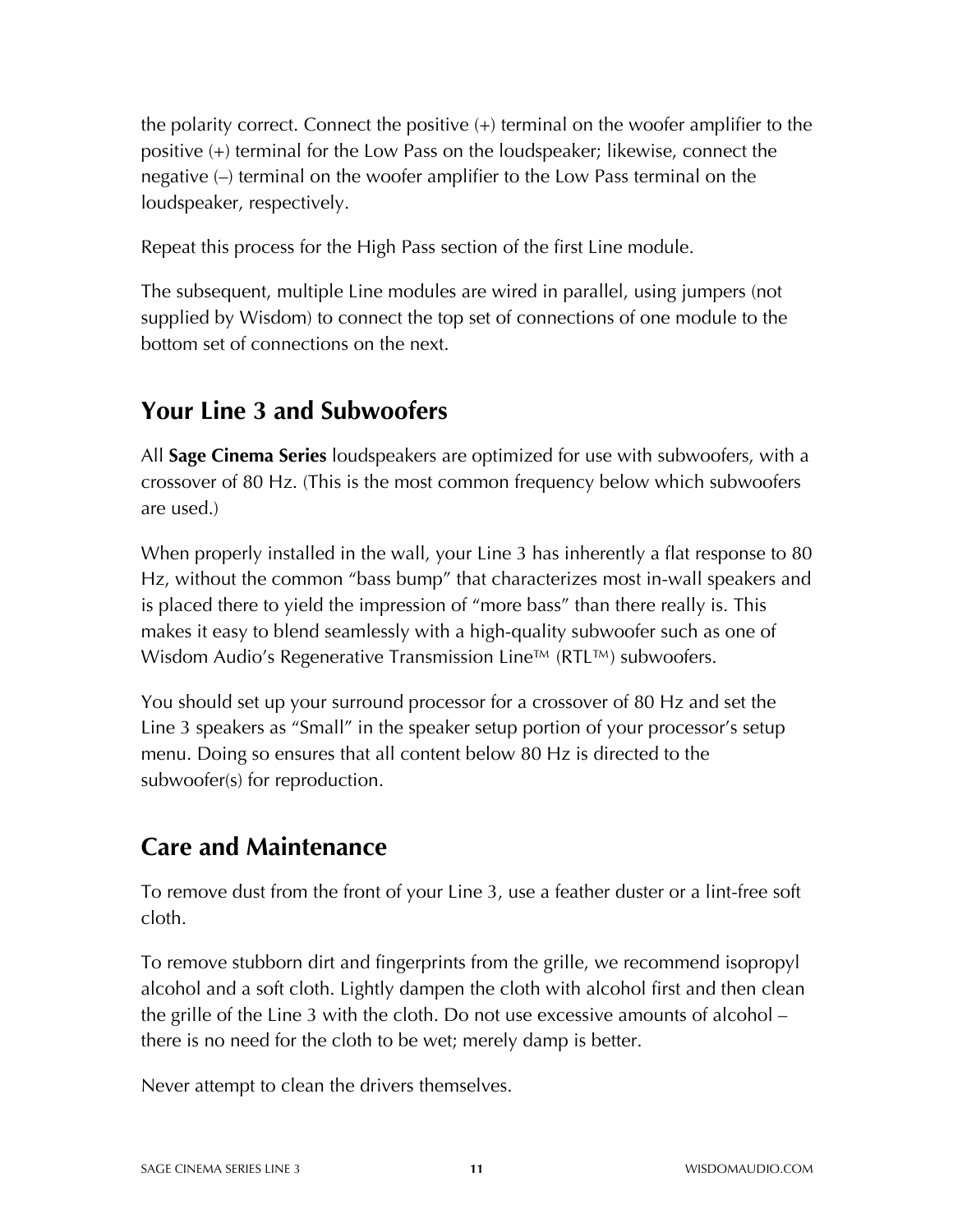### **Caution!**

**Do not touch the surface of the planar magnetic drivers, under any circumstances**. The thin film has been carefully pre-tensioned at the factory; any subsequent contact can only damage it.

### **North American Warranty**

### **Standard Warranty**

When purchased from and installed by an authorized Wisdom Audio dealer, Wisdom Audio loudspeakers are warranted to be free from defects in material and workmanship under normal use for a period of 10 years from the original date of purchase.

Furthermore, the transducers ("drivers") in your Wisdom Audio speakers are warranted to be free from defects in material and workmanship under normal use for a period of 10 years from the original date of purchase.

#### **Harsh Conditions Use**

Wisdom Audio loudspeakers are designed for installation and operation in environmentally controlled conditions, such as are found in normal residential environments. When used in harsh conditions such as outdoors or in marine applications, the warranty is three years from the original date of purchase.

During the warranty period, any Wisdom Audio products exhibiting defects in materials and/or workmanship will be repaired or replaced, at our option, without charge for either parts or labor, at our factory. The warranty will not apply to any Wisdom Audio products that has been misused, abused, altered, or installed and calibrated by anyone other than an authorized Wisdom Audio dealer.

Any Wisdom Audio product not performing satisfactorily may be returned to the factory for evaluation. Return authorization must first be obtained by either calling or writing the factory prior to shipping the component. The factory will pay for return shipping charges only if the component is found to be defective as mentioned above. There are other stipulations that may apply to shipping charges.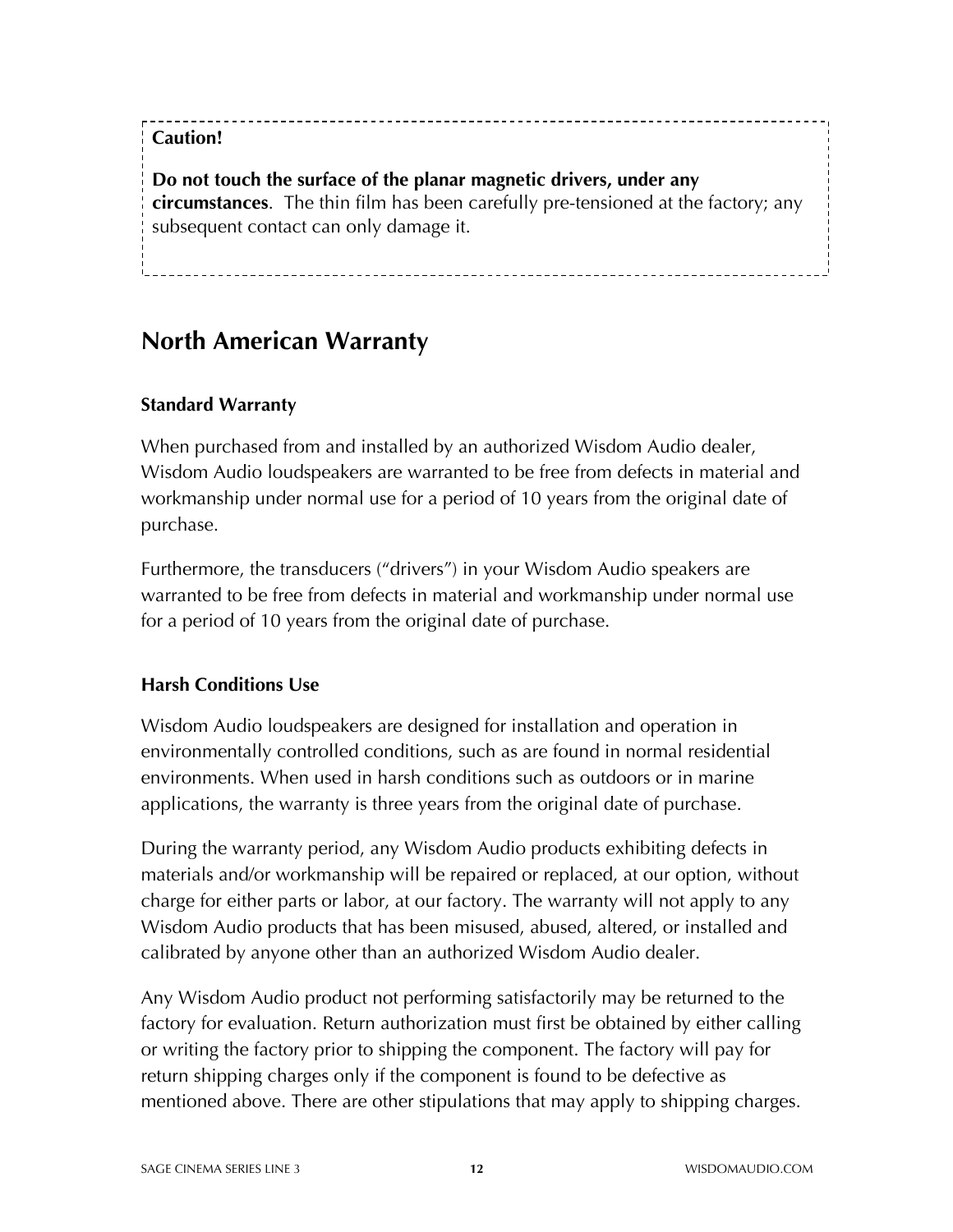There is no other express warranty on Wisdom Audio products. Neither this warranty nor any other warranty, express or implied, including any implied warranties of merchantability or fitness, shall extend beyond the warranty period. No responsibility is assumed for any incidental or consequential damages. Some states do not allow limitations on how long an implied warranty lasts and other states do not allow the exclusion or limitation of incidental or consequential damages, so the above limitation or exclusion may not apply to you.

This warranty gives you specific legal rights, and you may also have other rights, which vary from state to state. This warranty is applicable in the United States and Canada only. Outside of the U.S. and Canada, please contact your local, authorized Wisdom Audio distributor for warranty and service information.

# **Obtaining Service**

We take great pride in our dealers. Experience, dedication, and integrity make these professionals ideally suited to assist with our customers' service needs.

If your Wisdom Audio loudspeaker must be serviced, please contact your dealer. Your dealer will then decide whether the problem can be remedied locally, or whether to contact Wisdom Audio for further service information or parts, or to obtain a Return Authorization. The Wisdom Audio Service Department works closely with your dealer to solve your service needs expediently.

**IMPORTANT:** Return authorization must be obtained from Wisdom Audio's Service Department BEFORE a unit is shipped for service.

It is extremely important that information about a problem be explicit and complete. A specific, comprehensive description of the problem helps your dealer and the Wisdom Audio Service Department locate and repair the difficulty as quickly as possible.

A copy of the original bill of sale will serve to verify warranty status. Please include it with the unit when it is brought in for warranty service.

**WARNING:** All returned units must be packaged in their original packaging, and the proper return authorization numbers must be marked on the outer carton for identification. Shipping the unit in improper packaging may void the warranty, as Wisdom Audio cannot be responsible for the resulting shipping damage.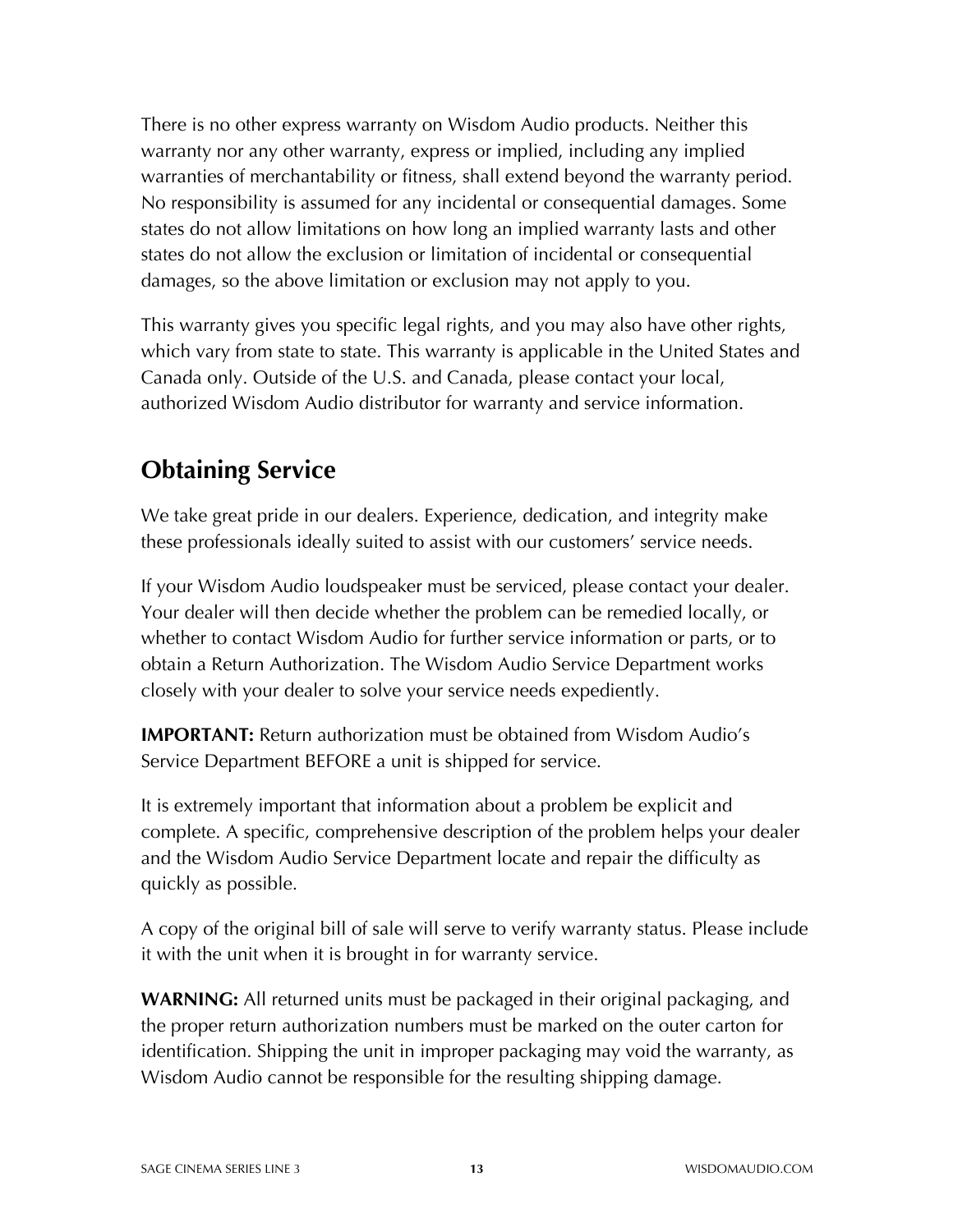Your dealer can order a new set of shipping materials for you if you need to ship your loudspeaker and no longer have the original materials. There will be a charge for this service. We strongly recommend saving all packing materials in case you need to ship your unit someday.

If the packaging to protect the unit is, in our opinion or that of our dealer, inadequate to protect the unit, we reserve the right to repackage it for return shipment at the owner's expense. Neither Wisdom Audio nor your dealer can be responsible for shipping damage due to improper (that is, non-original) packaging.

### **Specifications**

All specifications are subject to change at any time to improve the product.

- **Number of required amplifier channels:** 2
- **Frequency response:**  $60Hz 20kHz \pm 2dB$  relative to the target curve
- **Impedance, planar section:** 3.3Ω
- **Impedance, woofer section:** 6Ω
- **Sensitivity:** 95 dB/2.83V/1m
- **Power handling, peak:** >1000w
- **Dimensions:** See appropriate dimensions drawings on next page
- **Shipping weight, each:** 126 lbs. (57 kg)
- **Net weight, each:** 111 lbs. (50 kg)

For more information, see your Wisdom Audio dealer or contact:

#### **Wisdom Audio**

1572 College Parkway, Suite 164 Carson City, NV 89706 wisdomaudio.com information@wisdomaudio.com (775) 887-8850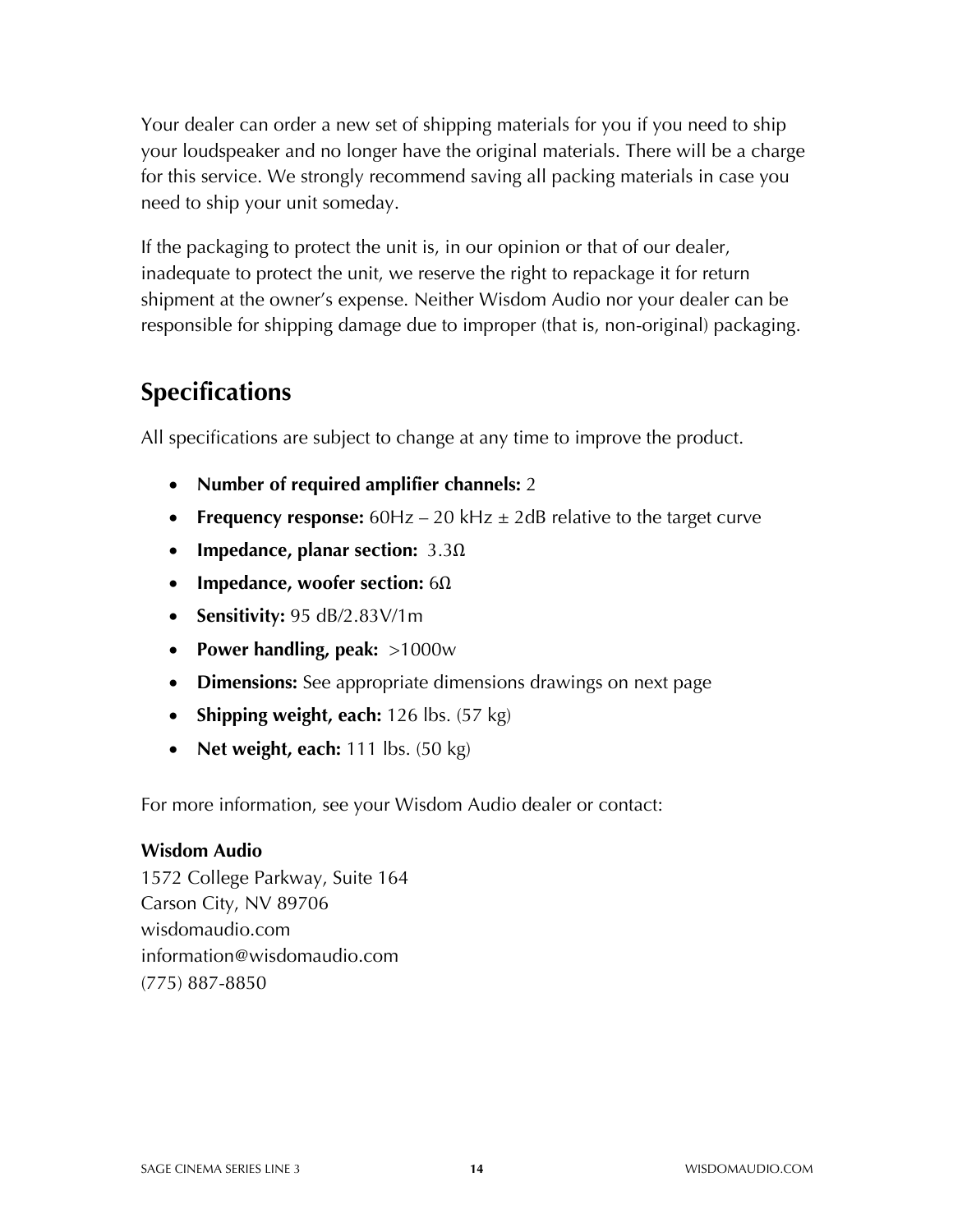### **Line 3 Dimensions**